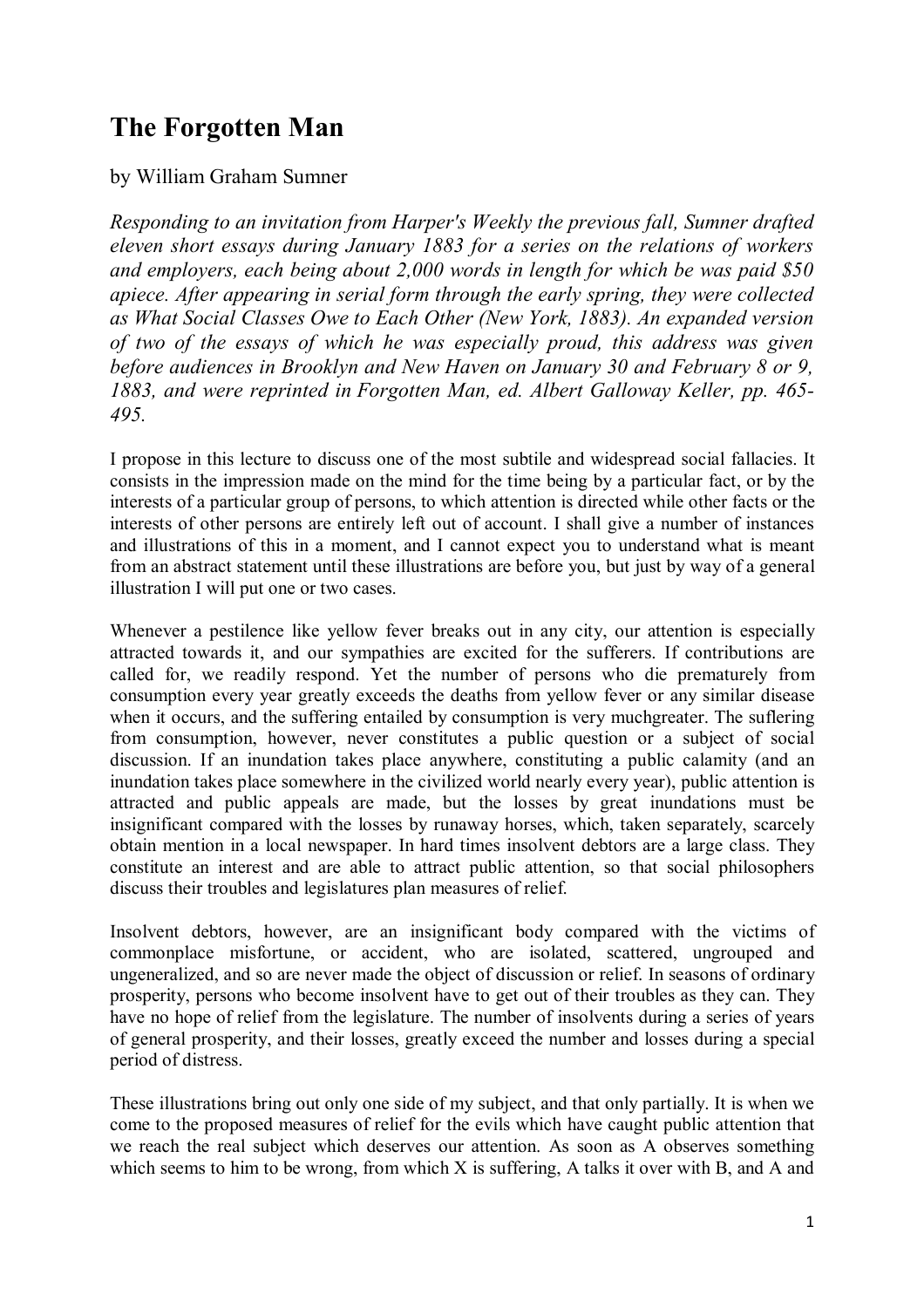B then propose to get a law passed to remedy the evil and help X. Their law always proposes to determine what C shall do for X or, in the better case, what A, B and C shall do for X. As for A and B, who get a law to make themselves do for X what they are willing to do for him, we have nothing to say except that they might better have done it without any law, but what I want to do is to look up C. I want to show you what manner of man he is. I call him the Forgotten Man. Perhaps the appellation is not strictly correct. He is the man who never is thought of. He is the victim of the reformer, social speculator and philanthropist, and I hope to show you before I get through that he deserves your notice both for his character and for the many burdens which are laid upon him.

No doubt one great reason for the phenomenon which I bring to your attention is the passion for reflection and generalization which marks our period. Since the printing press has come into such wide use, we have all been encouraged to philosophize about things in a way which was unknown to our ancestors. They lived their lives out in positive contact with actual cases as they arose. They had little of this analysis, introspection, reflection and speculation which have passed into a habit and almost into a disease with us. Of all things which tempt to generalization and to philosophizing, social topics stand foremost. Each one of us gets some experience of social forces. Each one has some chance for observation of social phenomena. There is certainly no domain in which generalization is easier. There is nothing about which people dogmatize more freely. Even men of scientific training in some department in which they would not tolerate dogmatism at all will not hesitate to dogmatize in the most reckless manner about social topics. The truth is, however, that science, as yet, has won less control of social phenomena than of any other class of phenomena. The most complex and difficult subject which we now have to study is the constitution of human society, the forces which operate in it, and the laws by which they act. and we know less about these things than about any others which demand our attention. In such a state of things, over-hasty generalization is sure to be extremely mischievous. You cannot take up a magazine or newspaper without being struck by the feverish interest with which social topics and problems are discussed, and if you were a student of social science, you would find in almost all these discussions evidence,not only that the essential preparation for the discussion is wanting, but that the disputants do not even know that there is any preparation to be gained. Consequently we are bewildered by contradictory dogmatizing. We find in all these discussions only the application of pet notions and the clashing of contradictory "views." Remedies are confidently proposed for which there is no guarantee offered except that the person who prescribes the remedy says that he is sure it will work. We hear constantly of "reform," and the reformers turn out to be people who do not like things as they are and wish that they could be made nicer. We hear a great many exhortations to make progress from people who do not know in what direction they want to go. Consequently social reform is the most barren and tiresome subject of discussion amongst us, except aesthetics.

I suppose that the first chemists seemed to be very hard-hearted and unpoetical persons when they scouted the glorious dream of the alchemists that there must be some process for turning base metals into gold. I suppose that the men who first said, in plain, cold assertion, there is no fountain of eternal youth, seemed to be the most cruel and coldhearted adversaries of human happiness. I know that the economists who say that if we could transmute lead into gold, it would certainly do us no good and might do great harm, are still regarded as unworthy of belief. Do not the money articles of the newspapers yet ring with the doctrine that we are getting rich when we give cotton and wheat for gold rather than when we give cotton and wheat for iron?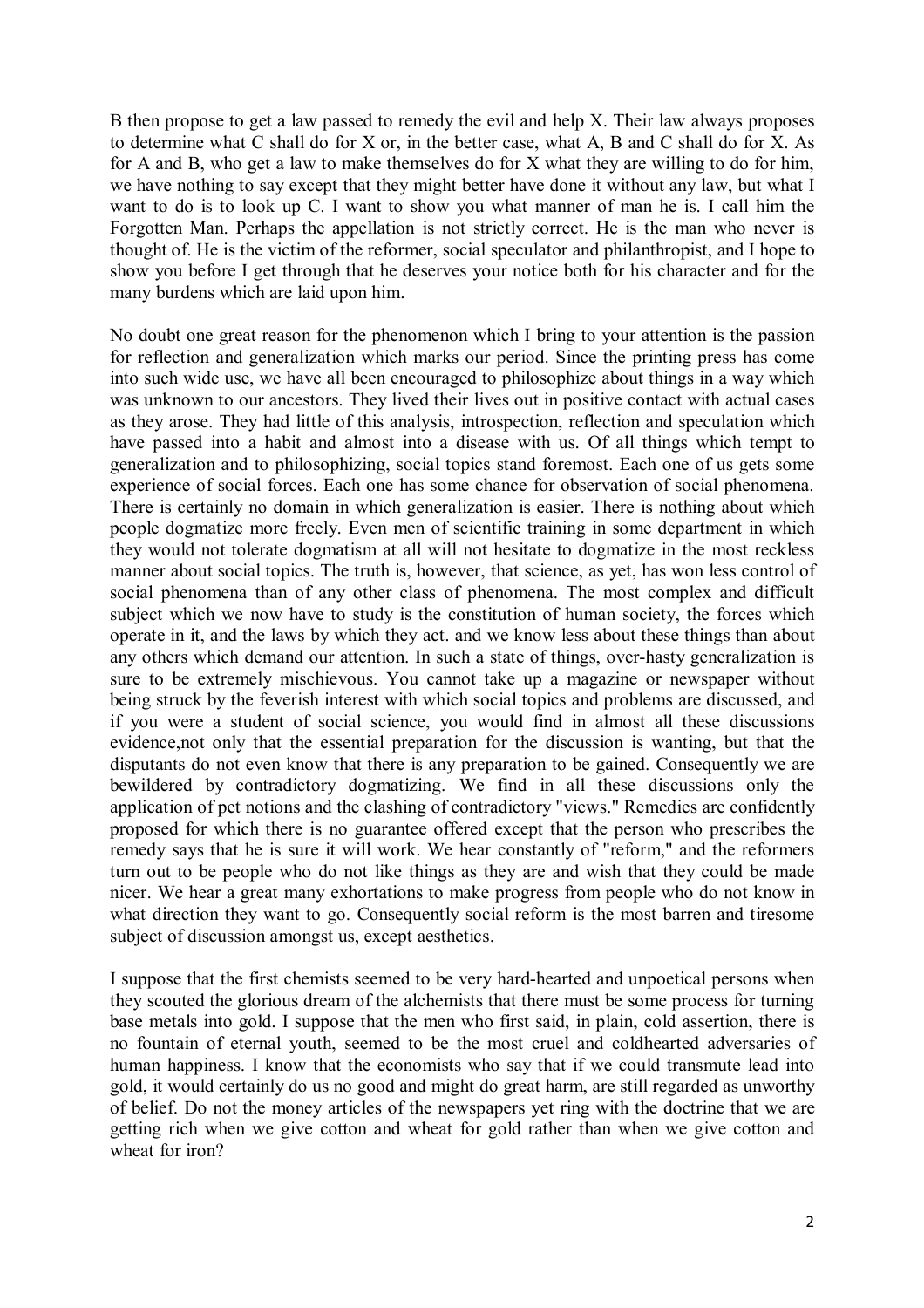Let us put down now the cold, hard fact and look at it just as it is. There is no device whatever to be invented for securing happiness without industry, economy. and virtue. We are yet in the empirical stage as regards all our social devices. We have done something in science and art in the domain of production, transportation and exchange. But when you come to the laws of the social order, we know very little about them.

Our laws and institutions by which we attempt to regulate our lives under the laws of nature which control society are merely a series of haphazard experiments. We come into collision with the laws and are not intelligent enough to understand wherein we are mistaken and how to correct our errors. We persist in our experiments instead of patiently setting about the study of the laws and facts in order to see where we are wrong. Traditions and formulae have a dominion over us in legislation and social customs which we seem unable to break or even to modify.

For my present purpose I ask your attention for a few moments to the notion of liberty, because the Forgotten Man would no longer be forgotten where there was true liberty. You will say that you know what liberty is. There is no term of more common or prouder use. None is more current, as if it were quite beyond the need of definition. Even as I write, however, I find in a leading review a new definition of civil liberty. Civil liberty the writer declares to be "the result of the restraint exercised by the sovereign people on the more powerful individuals and classes of the community, preventing them from availing themselves of the excess of their power to the detriment of the other classes." You notice here the use of the words "sovereign people" to designate a class of the population, not the nation as a political and civil whole. Wherever "people" is used in such a sense, there is always fallacy. Furthermore, you will recognize in this definition a very superficial and fallacious construction of English constitutional history. The writer goes on to elaborate that construction and he comes out at last with the conclusion that "a government by the people can, in no case, become a paternal government, since its law-makers are its mandataries and servants carrying out its will, and not its fathers or its masters." This, then, is the point at which he desires to arrive, and he has followed a familiar device in setting up a definition to start with which would produce the desired deduction at the end.

In the definition the word "people" was used for a class or section of the population. It is now asserted that if that section rules, there can be no paternal, that is. undue, government. That doctrine, however, is the very opposite of liberty and contains the most vicious error possible in politics. The truth is that cupidity, selfishness, envy, malice, lust, vindictiveness, are constant vices of human nature. They are not confined to classes or to nations or particular ages of the world. They present themselves in the palace, in the parliament, in the academy, in the church, in the workshop, and in the hovel. They appear in autocracies, theocracies, aristocracies, democracies, and ochlocracies all alike. They change their masks somewhat from age to age and from one form of society to another. All history is only one long story to this effect: men have struggled for power over their fellow-men in order that they might win the joys of earth at the expense of others and might shift the burdens of life from their own shoulders upon those of others. It is true that, until this time, the proletariat, the mass of mankind, have rarely had the power and they have not made such a record as kings and nobles and priests have made of the abuses they would perpetrate against their fellow-men when they could and dared. But what folly it is to think that vice and passion are limited by classes, that liberty consists only in taking power away from nobles and priests and giving it to artisans and peasants and that these latter will never abuse it! They will abuse it just as all others have done unless they are put under checks and guarantees,and there can be no civil liberty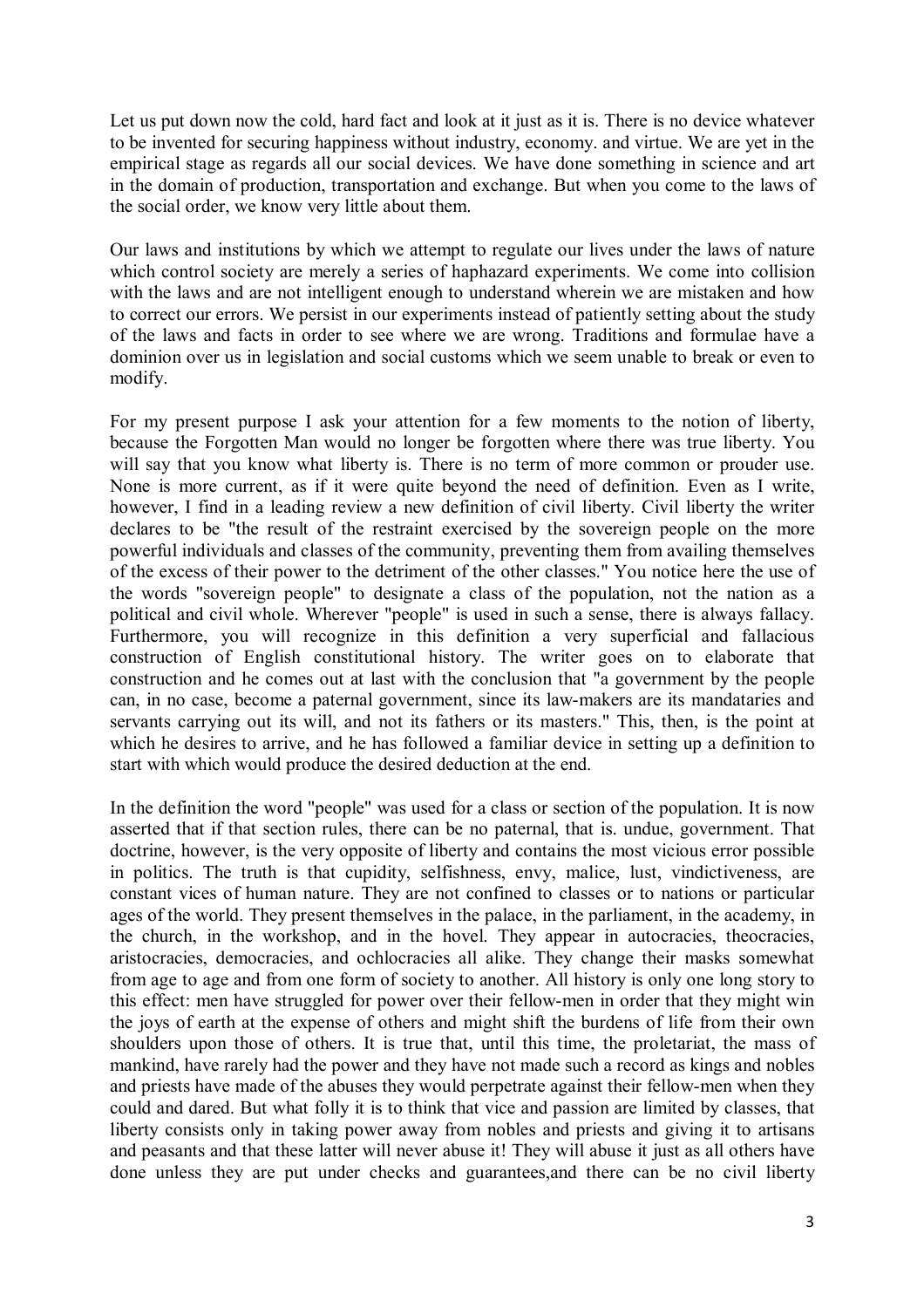anywhere unless rights are guaranteed against all abuses, as well from proletarians as from generals, aristocrats,and ecclesiastics.

Now what has been amiss in all the old arrangements? The evil of the old military and aristocratic governments was that some men enjoyed the fruits of other men's labor; that some other persons' lives, rights, interests and happiness were sacrificed to other persons' cupidity and lust. What have our ancestors been striving for, under the name of civil liberty, for the last five hundred years? They have been striving to bring it about that each man and woman might live out his or her life according to his or her own notions of happiness and up to the measure of his or her own virtue and wisdom. How have they sought to accomplish this? They have sought to accomplish it by setting aside all arbitrary personal or class elements and introducing the reign of law and the supremacy of constitutional institutions like the jury, the habeas corpus, the independent judiciary, the separation of church and state, and the ballot. Note right here one point which will be important and valuable when I come more especially to the case of the Forgotten Man: whenever you talk of liberty, you must have *two* men in mind. The sphere of rights of one of these men trenches upon that of the other, and whenever you establish liberty for the one, you repress the other. Whenever absolute sovereigns are subjected to constitutional restraints, you always hear them remonstrate that their liberty is curtailed. So it is, in the sense that their power of determining what shall be done in the state is limited below what it was before and the similar power of other organs in the state is widened. Whenever the privileges of an aristocracy are curtailed, there is heard a similar complaint. The truth is that the line of limit or demarcation between classes as regards civil power has been moved and what has been taken from one class is given to another.

We may now, then, advance a step in our conception of civil liberty. It is the status in which we find the true adjustment of rights between classes and individuals. Historically, the conception of civil liberty has been constantly changing. The notion of rights changes from one generation to another and the conception of civil liberty changes with it. If we try to formulate a true definition of civil liberty as an ideal thing towards which the development of political institutions is all the time tending, it would be this: Civil liberty is the status of the man who is guaranteed by law and civil institutions the exclusive employment of all his own powers for his own welfare.

This definition of liberty or civil liberty, you see, deals only with concrete and actual relations of the civil order. There is some sort of a poetical and metaphysical notion of liberty afloat in men's minds which some people dream about which nobody can define. In popular language it means that a man may do as he has a mind to. When people get this notion of liberty into their heads and combine with it the notion that they live in a free country and ought to have liberty, they sometimes make strange demands upon the state. If liberty means to be able to do as you have a mind to, there is no such thing in this world. Can the Czar of Russia do as he has a mind to? Can the Pope do as he has a mind to? Can the President of the United States do as he has a mind to? Can Rothschild do as he has a mind to? Could a Humboldt or a Faraday do as he had a mind to? Could a Shakespeare or a Raphael do as he had a mind to? Can a tramp do as he has a mind to? Where is the man, whatever his station, possessions, or talents, who can get any such liberty? There is none. There is a doctrine floating about in our literature that we are born to the inheritance of certain rights. That is another glorious dream, for it would mean that there was something in this world which we got for nothing. But what is the truth? We are born into no right whatever but what has an equivalent and corresponding duty right alongside of it. There is no such thing on this earth as something for nothing. Whatever we inherit of wealth, knowledge, or institutions from the past has been paid for by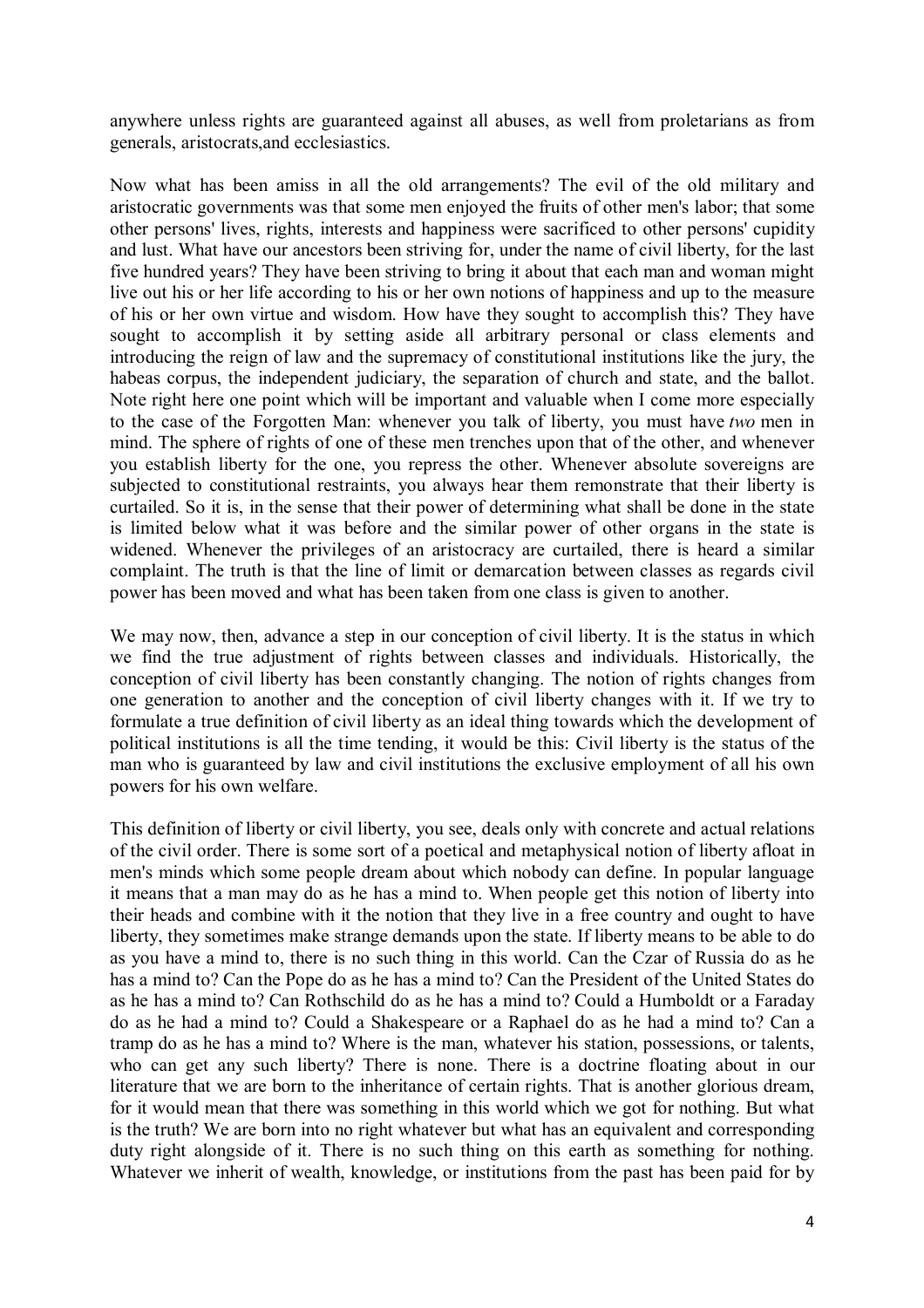the labor and sacrifice of preceding generations; and the fact that these gains are carried on, that the race lives and that the race can, at least within some cycle, accumulate its gains, is one of the facts on which civilization rests. The law of the conservation of energy is not simply a law of physics; it is a law of the whole moral universe, and the order and truth of all things conceivable by man depends upon it. If there were any such liberty as that of doing as you have a mind to, the human race would be condemned to everlasting anarchy and wars these erratic wills crossed and clashed against each other. True liberty lies in the equilibrium of rights and duties, producing peace, order, and harmony. As I have defined it, it means that a man's right to take power and wealth out of the social product is measured by the energy and wisdom which he has contributed to the social effort.

Now if I have set this idea before you with any distinctness and success, you see that civil liberty consists of a set of civil institutions and laws which are arranged to act as impersonally as possible. It does not consist in majority rule or in universal suffrage or in elective systems at all. These are devices which are good or better just in the degree in which they secure liberty. The institutions of civil liberty leave each man to run his career in life in his own way, only guaranteeing to him that whatever he does in the way of industry, economy, prudence, sound judgment, etc., shall redound to his own welfare and shall not be diverted to some one else's benefit. Of course it is a necessary corollary that each man shall also bear the penalty of his own vices and his own mistakes. If I want to be free from any other man's dictation, I must understand that I can have no other man under my control.

Now with these definitions and general conceptions in mind, let us turn to the special class of facts to which, as I said at the outset, I invite your attention. We see that under a regime of liberty and equality before that law, we get the highest possible development of independence, self-reliance, individual energy, and enterprise, but we get these high social virtues at the expense of old sentimental ties which used to unite baron and retainer. master and servant, sage and disciple, comrade and comrade. We are agreed that the son shall not be disgraced even by the crime of the father, much less by the crime of a more distant relative. It is a humane and rational view of things that each life shall stand for itself alone and not be weighted by the faults of another, but it is useless to deny that this view of things is possible only in a society where the ties of kinship have lost nearly all the intensity of poetry and romance which once characterized them. The ties of sentiment and sympathy also have faded out. We have come, under the regime of liberty and equality before the law, to a form of society which is based not on status, but on free contract. Now a society based on status is one in which classes, ranks,interests, industries, guilds, associations, etc., hold men in permanent relations to each other. Custom and prescription create, under status, ties, the strength of which lies in sentiment. Feeble remains of this may be seen in some of our academical societies to-day, and it is unquestionably a great privilege and advantage for any man in our society to will an experience of the sentiments which belong to a strong and close association, just because the chances for such experience are nowadays very rare. In a society based on free contract, men come together as free and independent parties to an agreement which is of mutual advantage. The relation is rational, even rationalistic. It is not poetical. It does not exist from use and custom, but for reasons given, and it does not endure by prescription but ceases when the reason for it ceases. There is no sentiment in it at all. The fact is that, under the regime of liberty and equality before the law, there is no place for sentiment in trade or politics as public interests. Sentiment is thrown back into private life, into personal relations, and if ever it comes into a public discussion of an impersonal and general public question it always produces mischief.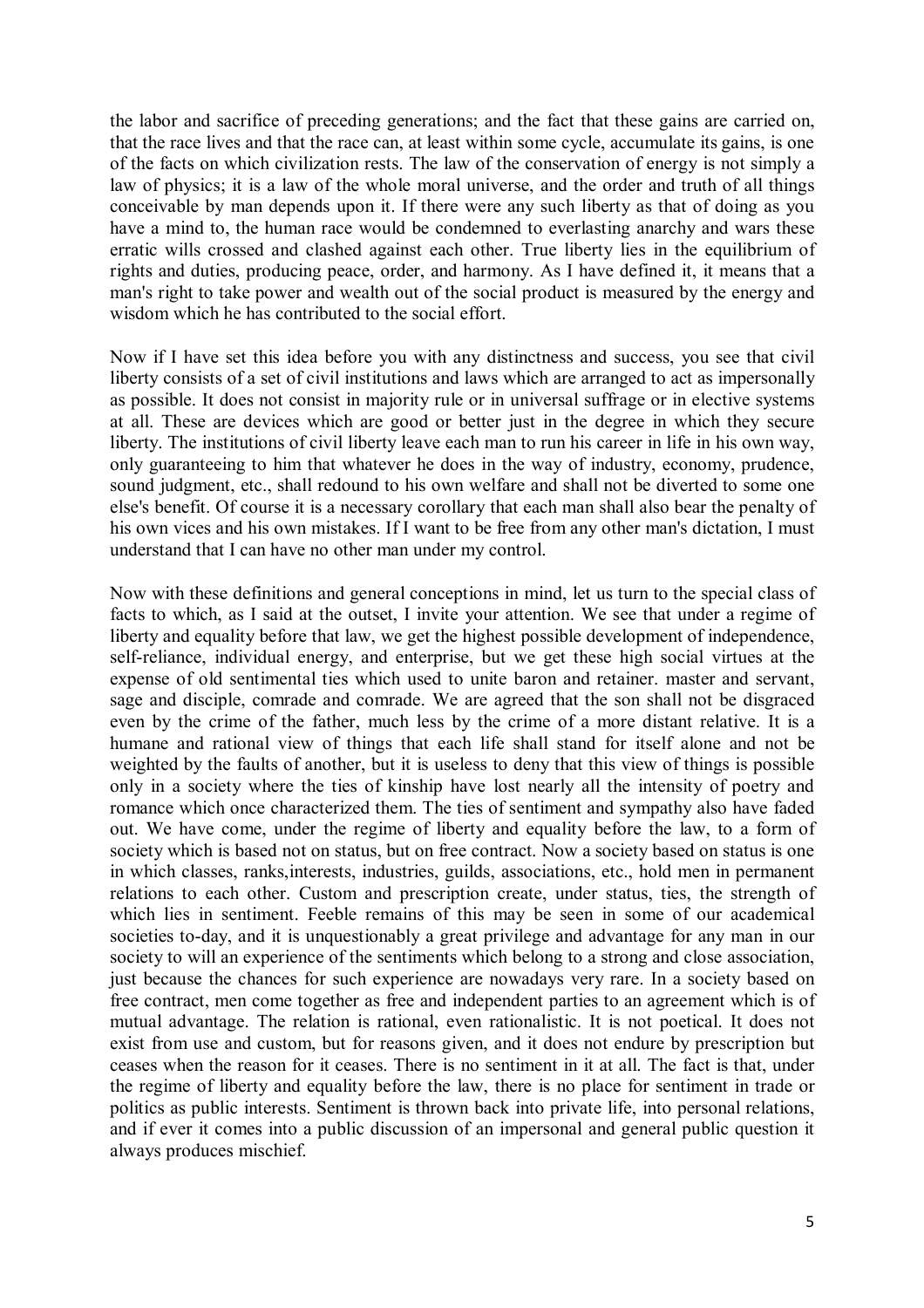Now you know that "the poor and the weak" are continually put forward as objects of public interest and public obligation. In the appeals which are made, the terms "the poor" and "the weak" are used as if they were terms of exact definition. Except the pauper, that is to say, the man who cannot earn his living or pay his way, there is no possible definition of a poor man. Except a man who is incapacitated by vice or by physical infirmity, there is no definition of a weak man. The paupers and the physically incapacitated are an inevitable charge on society. About them no more need be said. But the weak who constantly arouse the pity of humanitarians and philanthropists are the shiftless, the imprudent, the negligent, the impractical, and the inefficient, or they are the idle, the intemperate, the extravagant, and the vicious. Now the troubles of these persons are constantly forced upon public attention, as if they and their interests deserved especial consideration, and a great portion of all organized and unorganized effort for the common welfare consists in attempts to relieve these classes of people. I do not wish to be understood now as saying that nothing ought to be done for these people by those who are stronger and wiser. That is not my point. What I want to do is to point out the thing which is overlooked and the error which is made ill all these charitable efforts. The notion is accepted as if it were not open to any question that if you help the inefficient and vicious you may gain something for society or you may not, but that you lose nothing. This is a complete mistake. Whatever capital you divert to the support of a shiftless and good-for-nothing person is so much diverted from some other employment, and that means from somebody else. I would spend any conceivable amount of zeal and eloquence if I possessed it to try to make people grasp this idea. Capital is force. If it goes one way it cannot go another. If you give a loaf to a pauper you cannot give the same loaf to a laborer. Now this other man who would have got it but for the charitable sentiment which bestowed it on a worthless member of society is the Forgotten Man. The philanthropists and humanitarians have their minds all full of the wretched and miserable whose case appeals to compassion, attacks the sympathies, takes possession of the imagination, and excites the emotions. They push on towards the quickest and easiest remedies and they forget the real victim.

Now who is the Forgotten Man? He is the simple, honest laborer, ready to earn his living by productive work. We pass him by because he is independent, self-supporting, and asks no favors. He does not appeal to the emotions or excite the sentiments. He only wants to make a contract and fulfill it, with respect on both sides and favor on neither side. He must get his living out of the capital of the country. The larger the capital is, the better living he can get. Every particle of capital which is wasted on the vicious, the idle, and the shiftless is so much taken from the capital available to reward the independent and productive laborer. But we stand with our backs to the independent and productive laborer all the time. We do not remember him because he makes no clamor; but I appeal to you whether he is not the man who ought to be remembered first of all, and whether, on any sound social theory, we ought not to protect him against the burdens of the goodfornothing. In these last years I have read hundreds of articles and heard scores of sermons ands peeches which were really glorifications of the good-for-nothing, as if these were the charge of society, recommended by right reason to it scare and protection, We are addressed all the time as if those who are respectable were to blame because some are not so, and as if there were an obligation on the part of those who have done their duty towards those who have not done their duty. Every man is bound to take care of himself and his family and to do his share in the work of society. It is totally false that one who has done so is bound to bear the care and charge of those who are wretched because they have not done so. The silly popular notion is that the beggars live at the expense of the rich, but the truth is that those who eat and produce not, live at the expense of those who labor and produce. The next time that you are tempted to subscribe a dollar to a charity, I do not tell you not to do it, because after you have fairly considered the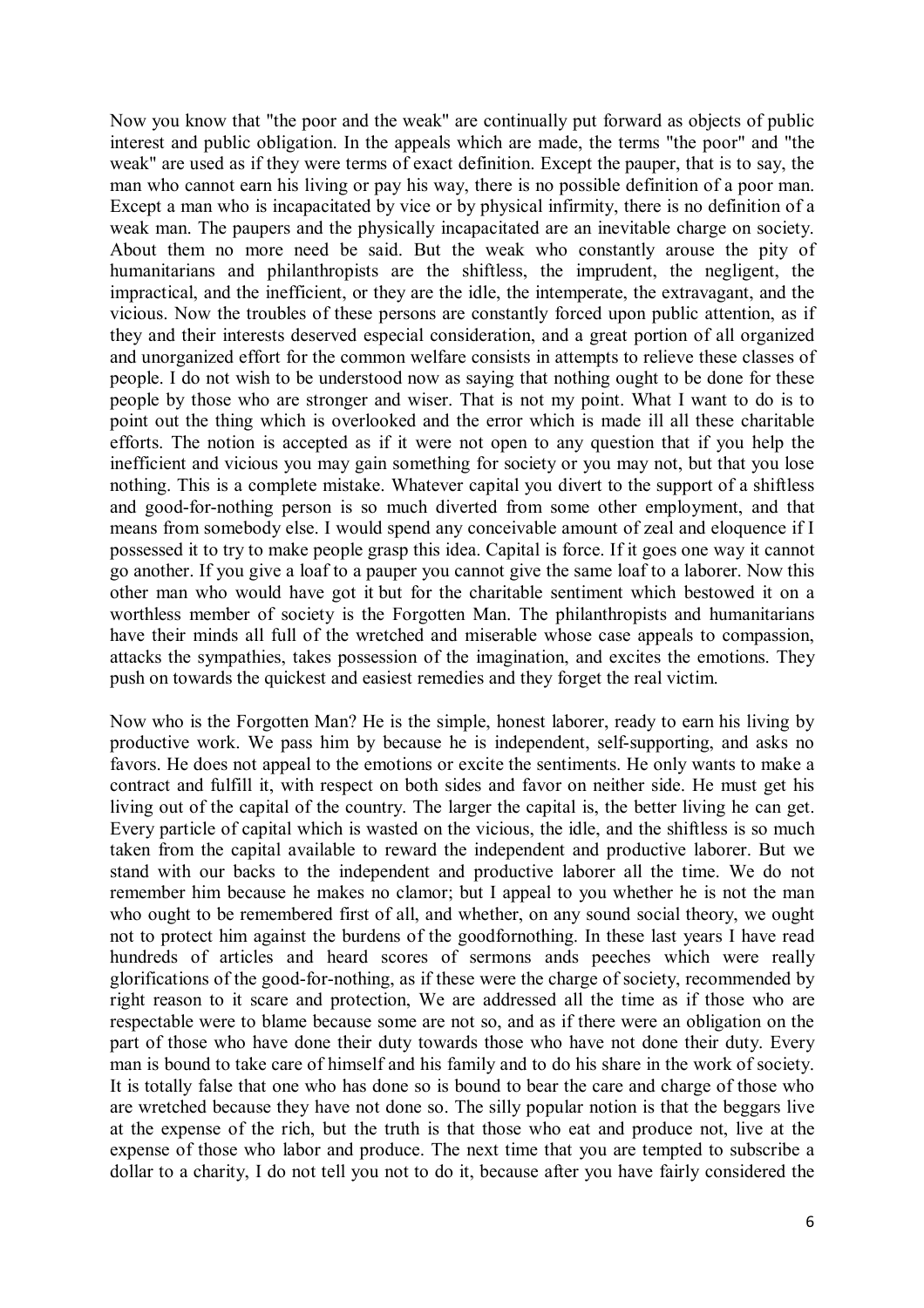matter, you may think it right to do it, but I do ask you to stop and remember the Forgotten Man and understand that if you put your dollar in the savings bank it will go to swell the capital of the country which is available for division amongst those who, while they earn it, will reproduce it with increase.

Let us now go on to another class of cases. There are a great many schemes brought forward for "improving the condition of the working classes." I have shown already that a free man cannot take a favor. One who takes a favor or submits to patronage demeans himself. He falls under obligation. He cannot be free and he cannot assert a station of equality with the man who confers the favor on him. The only exception is where there are exceptional bonds of affection or friendship, that is, where the sentimental relation supersedes the free relation. Therefore, in a country which is a free democracy, all propositions to do something for the working classes have an air of patronage and superiority which is impertinent and out of place. No one can do anything for anybody else unless he has a surplus of energy to dispose of after taking care of himself. In the United States, the working classes, technically so called, are the strongest classes. It is they who have a surplus to dispose of if anybody has. Why should anybody else offer to take care of them or to serve them? They can get whatever they think worth having and, at any rate, if they are free men in a free state, it is ignominious and unbecoming to introduce fashions of patronage and favoritism here. A man who, by superior education and experience of business, is in a position to advise a struggling man of the wages class, is certainly held to do so and will, I believe, always be willing and glad to do so; but this sort of activity lies in the range of private and personal relations.

I now, however, desire to direct attention to the public, general, and impersonal schemes, and I point out the fact that, if you undertake to lift anybody, you must have a fulcrum or point of resistance. All the elevation you give to one must be gained by an equivalent depression on some one else. The question of gain to society depends upon the balance of the account, as regards the position of the persons who undergo the respective operations. But nearly all the schemes for "improving the condition of the working man" involve an elevation of some working men at the expense of other working men. When you expend capital or labor to elevate some persons who come within the sphere of your influence, you interfere in the conditions of the competition. The advantage of some is won by an equivalent loss of others. The difference is not brought about by the energy and effort of the persons themselves. If it were, there would be nothing to be said about it, for we constantly see people surpass others in the rivalry of life and carry off the prizes which the others must do without. In the cases I am discussing, the difference is brought about by an interference which must be partial, arbitrary, accidental, controlled by favortism and personal preference. I do not say, in this case, either, that we ought to do no work of this kind. On the contrary, I believe that the arguments for it quite outweigh, in many cases, the arguments against it. What I desire, again, is to bring out the forgotten element which we always need to remember in order to make a wise decision as to any scheme of this kind. I want to call to mind the Forgotten Man, because, in this case also, if we recall him and go to look for him, we shall find him patiently and perseveringly, manfully and independently struggling against adverse circumstances without complaining or begging. If, then, we are led to heed the groaning and complaining of others and to take measures for helping these others,we shall, before we know it, push down this man who is trying to help himself.

Let us take another class of cases. So far we have said nothing about the abuse of legislation. We all seem to be under the delusion that the rich pay the taxes. Taxes are not thrown upon the consumers with any such directness and completeness as is sometimes assumed; but that,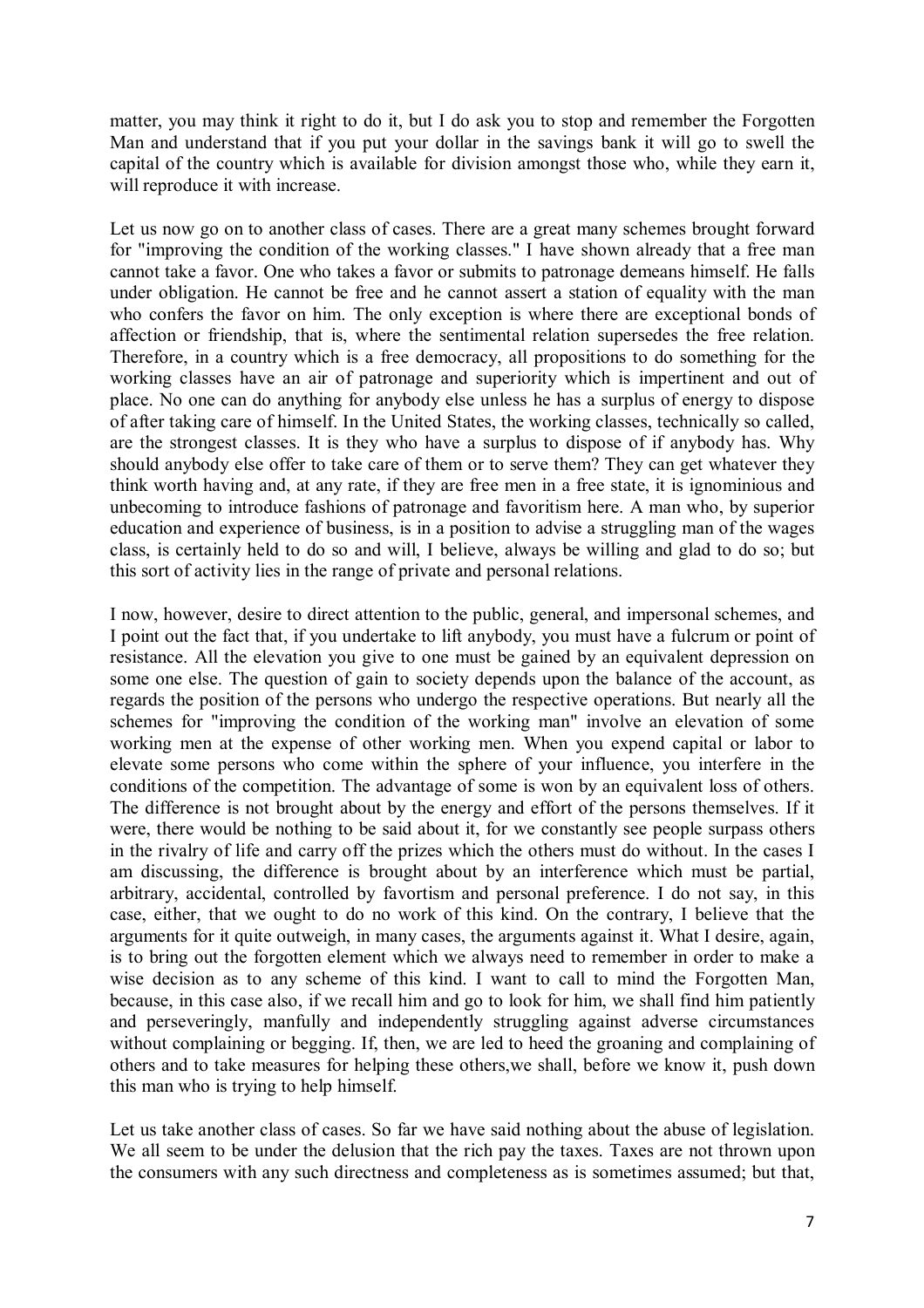in ordinary states of the market, taxes on houses fall, for the most part, on the tenants and that taxes on commodities fall, for the most part, on the consumers, is beyond question. Now the state and municipality go to great expense to support policemen and sheriffs and judicial officers, to protect people against themselves, that is, against the results of their own folly, vice, and recklessness. Who pays for it? Undoubtedly the people who have not been guilty of folly, vice, or recklessness. Out of nothing conies nothing. We cannot collect taxes from people who produce nothing and save nothing. The people who have something to tax must be those who have produced and saved.

When you see a drunkard in the gutter, you are disgusted, but you pity him. When a policeman comes and picks him up you are satisfied.v You say that "society" has interfered to save the drunkard from perishing. Society is a fine word, and it saves us the trouble of thinking to say that society acts. The truth is that the policeman is paid by somebody,and when we talk about society we forget who it is that pays. It is the Forgotten Man again. It is the industrious workman going home from a hard day's work, whom you pass without noticing, who is mulcted of a percentage of his day's earnings to hire a policeman to save the drunkard from himself. All the public expenditure to prevent vice has the same effect. Vice is its own curse. If we let nature alone, she cures vice by the most frightful penalties. It may shock you to hear me say it, but when you get over the shock, it will do you good to think of it: a drunkard in the gutter is just where he ought to be. Nature is working away at him to get him out of the way, just as she sets up her processes of dissolution to remove whatever is a failure in its line. Gambling and less mentionable vices all cure themselves by the ruin and dissolution of their victims. Nine-tenths of our measures for preventing vice are really protective towards it, because they ward off the penalty. "Ward off," I say, and that is the usual way of looking at it; but is the penalty really annihilated? By no means. It is turned into police and court expenses and spread over those who have resisted vice. It is the Forgotten Man again who has been subjected to the penalty while our minds were full of the drunkards, spendthrifts, gamblers, and other victims of dissipation. Who is, then, the Forgotten Man? He is the clean, quiet, virtuous, domestic citizen, who pays his debts and his taxes and is never heard of out of his little circle. Yet who is there in the society of a civilized state who deserves to be remembered and considered by the legislator and statesman before this man?

Another class of cases is closely connected with this last. There is an apparently invincible prejudice in people's minds in favor of state regulation. All experience is against state regulation and in favor of liberty. The freer the civil institutions are, the more weak or mischievous state regulation is. The Prussian bureaucracy can do a score of things for the citizen which no governmental organ in the United States can do; and, conversely, if we want to be taken care of as Prussians and Frenchmen are, we must give up something of our personal liberty.

Now we have a great many well-intentioned people among us who believe that they are serving their country when they discuss plans for regulating the relations of employer and employee, or the sanitary regulations of dwellings, or the construction of factories, or the way to behave on Sunday, or what people ought not to eat or drink or smoke. All this is harmless enough and well enough as a basis of mutual encouragement and missionary enterprise, but it is almost always made a basis of legislation. The reformers want to get a majority, that is, to get the power of the state and so to make other people do what the reformers think it right and wise to do. A and B agree to spend Sunday in a certain way. They get a law passed to make C pass it in their way. They determine to be teetotallers and they get a law passed to make C be a teetotaller for the sake of D who is likely to drink too much. Factory acts for women and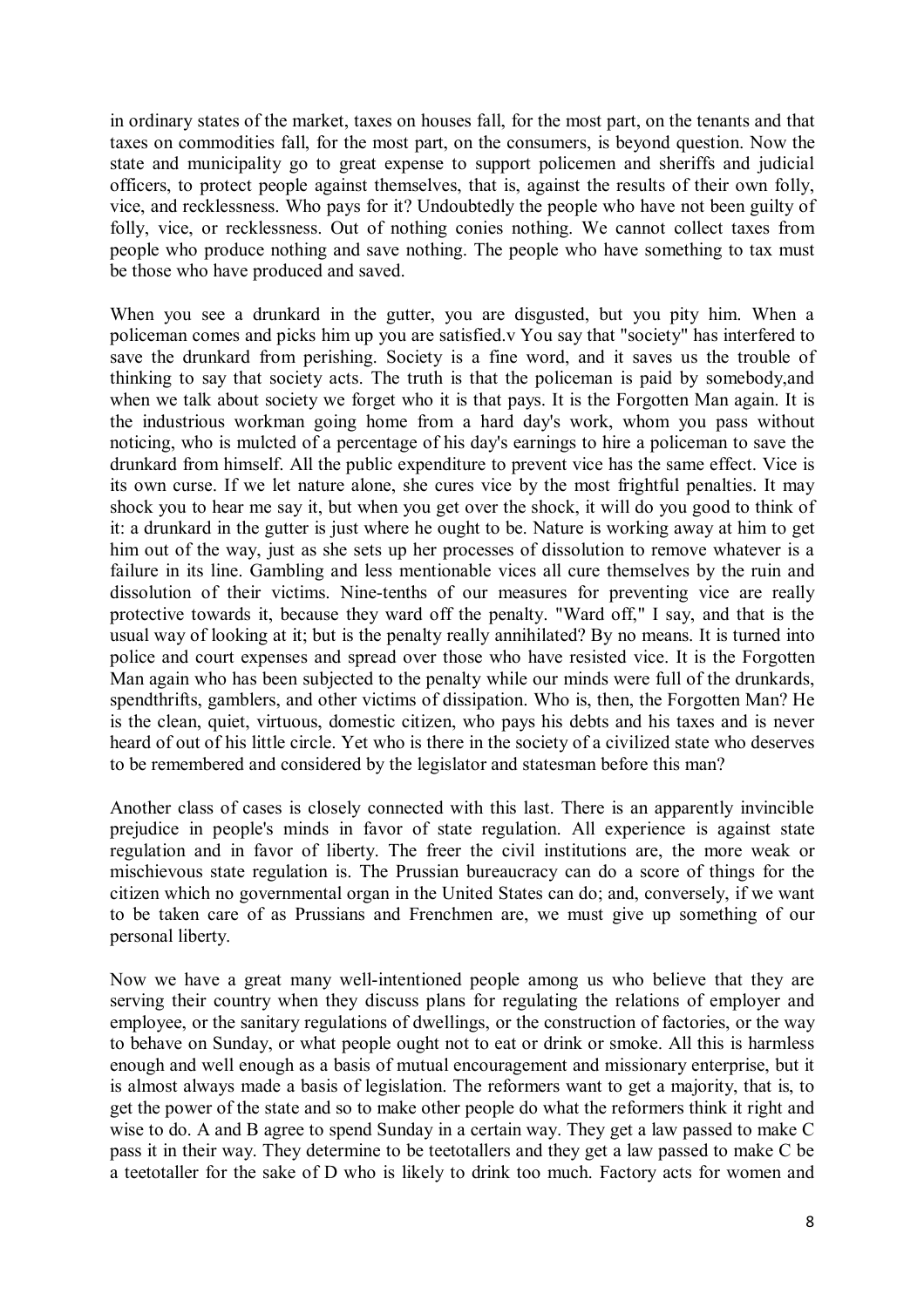children are right because women and children are not on an equal footing with men and cannot, therefore, make contracts properly. Adult men, in a free state, must be left to make their own contracts and defend themselves. It will not do to say that some men are weak and unable to make contracts any better than women. Our civil institutions assume that all men are equal in political capacity and all are given equal measure of political power and right, which is not the case with women and children. If, then, we measure political rights by one theory and social responsibilities by another, we produce an immoral and vicious relation. A and B, however, get factory acts and other acts passed regulating the relation of employers and employee and set armies of commissioners and inspectors traveling about to see to things, instead of using their efforts, if any are needed, to lead the free men to make their own conditions as to what kind of factory buildings they will work in, how many hours they will work, what they will do on Sunday and so on. The consequence is that men lose the true education in freedom which is needed to support free institutions. They are taught to rely on government officers and inspectors. The whole system of government inspectors is corrupting to free institutions. In England, the liberals used always to regard state regulation with suspicion, but since they have come to power, they plainly believe that state regulation is a good thing if they regulate because, of course, they want to bring about good things. In this country each party takes turns, according as it is in or out, iii supporting or denouncing the non-interference theory.

Now, if we have state regulation, what is always forgotten is this: Who pays for it? Who is the victim of it? There always is a victim. The work-men who do not defend themselves have to pay for the inspectors who defend them. The whole system of social regulation by boards, commissioners, and inspectors consists in relieving negligent people of the consequences of their negligence and so leaving them to continue negligent without correction. That system also turns away from the agencies which are close, direct, and germane to the purpose, and seeks others. Now, if you relieve negligent people of the consequences of their negligence, you can only throw those consequences on the people who have not been negligent. If you turn away from the agencies which are direct and cognate to the purpose, you can only employ other agencies. Here, then, you have your Forgotten Man again. The man who has been careful and prudent and who wants to go on and reap his advantages for himself and his children is arrested just at that point, and he is told that he must go and take care of some negligent employees in a factory or on a railroad who have not provided precautions for themselves or have not forced their employers to provide precautions, or negligent tenants who have not taken care of their own sanitary arrangements, or negligent householders who have not provided against fire, or negligent parents who have not sent their children to school. If the Forgotten Man does not go, he must hire an inspector to go. No doubt it is often worth his while to go or send, rather than leave the thing undone, on account of his remoter interest; but what I want to show is that all this is unjust to the Forgotten Man, and that the reformers and philosophers miss the point entirely when they preach that it is his duty to do all this work. Let them preach to the negligent to learn to take care of themselves. Whenever A and B put their heads together and decide what A, B and C must do for D, there is never any pressure on A and B. They consent to it and like it. There is rarely any pressure on D because he does not like it and contrives to evade it. The pressure all comes on C. Now, who is C? He is always the man who, if let alone, would make a reasonable use of his liberty without abusing it. He would not constitute any social problem at all and would not need any regulation. He is the Forgotten Man again, and as soon as he is brought from his obscurity you see that he is just that one amongst us who is what we all ought to be.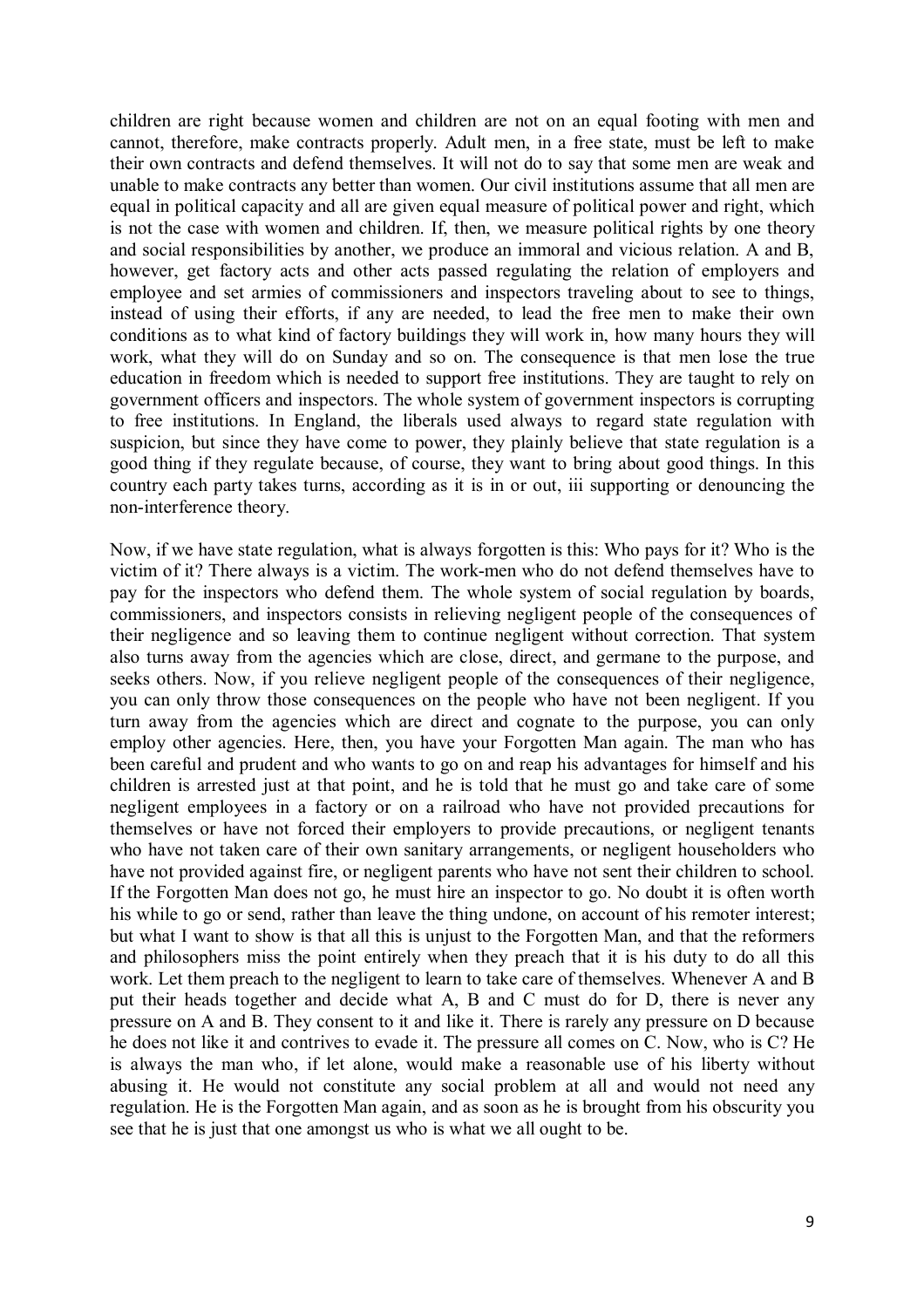Let us look at another case. I read again and again arguments to prove that criminals have claims and rights against society. Not long ago, I read an account of an expensive establishment for the reformation of criminals, and I am told that we ought to reform criminals, not merely punish them vindictively. When I was a young man, I read a great many novels by Eugene Sue, Victor Hugo, and other Frenchmen of the school of '48, in which the badness of a bad man is represented, not as his fault, but as the fault of society. Now, as society consists of the bad men plus the good men, and as the object of this declaration was to show that the badness of the bad men was not the fault of the bad men, it remains that the badness of the bad men must be the fault of the good men. No doubt,it is far more consoling to the bad men than even to their friends to reach the point of this demonstration.

Let us ask, now, for a moment, what is the sense of punishment, since a good many people seem to be quite in a muddle about it. Every man in society is bound in nature and reason to contribute to the strength and welfare of society. He ought to work, to be peaceful, honest, just, and virtuous. A criminal is a man who, instead of working with and for society, turns his efforts against the common welfare in some way or other. He disturbs order, violates harmony, invades the security and happiness of others, wastes and destroys capital. If he is put to death, it is on the ground that he has forfeited all right to existence in society by the magnitude of his offenses against its welfare. If he is imprisoned, it is simply a judgment of society upon him that he is so mischievous to the society that he must be segregated from it. His punishment is a warning to him to reform himself, just exactly like the penalties inflicted by God and nature on vice. A man who has committed crime is, therefore, a burden on society and an injury to it. He is a destructive and not a productive force and everybody is worse off for his existence than if he did not exist. Whence, then, does he obtain a right to be taught or reformed at the public expense? The whole question of what to do with him is one of expediency, and it embraces the whole range of possible policies from that of execution to that of education and reformation, but when the expediency of reformatory attempts is discussed we always forget the labor and expense and who must pay. All that the state does for the criminal, beyond forcing him to earn his living, is done at the expense of the industrious member of society who never costs the state anything for correction and discipline. If a man who has gone astray can be reclaimed in any way, no one would hinder such a work, but people whose minds are full of sympathy and interest for criminals and who desire to adopt some systematic plans of reformatory efforts are only,once more, trampling on the Forgotten Man.

Let us look at another case. If there is a public office to be filled, of course a great number of persons come forward as candidates for it. Many of these persons are urged as candidates on the ground that they are badly off, or that they cannot support themselves, or that they want to earn a living while educating themselves, or that they have female relatives dependent on them, or for some other reason of a similar kind. In other cases, candidates are presented and urged on the ground of their kinship to somebody, or on account of service, it may be meritorious service, in some other line than that of the duty to be performed. Men are proposed for clerkships on the ground of service in the army twenty years ago, or for customhouse inspectors on the ground of public services in the organization of political parties. If public positions are granted on these grounds of sentiment or favoritism, the abuse is to be condemned on the ground of the harm done to the public interest; but I now desire to point out another thing which is constantly forgotten. If you give a position to A, you cannot give it to B. If A is an object of sentiment or favoritism and not a person fit and competent to fulfill the duty, who is B? He is somebody who has nothing but merit on his side, somebody who has no powerful friends, no political influence, some quiet, unobtrusive individual who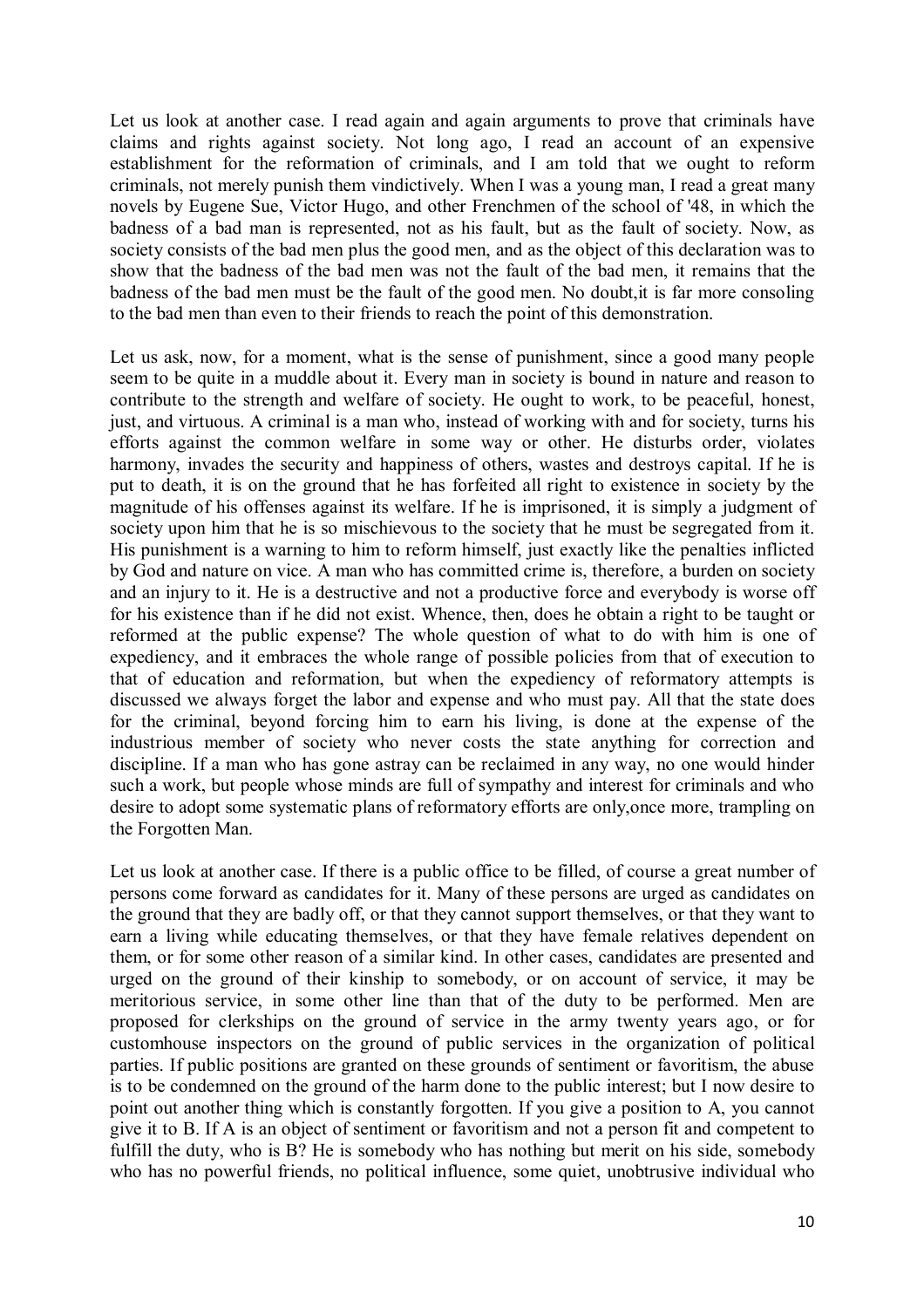has known no other way to secure the chances of life than simply to deserve them. Here we have the Forgotten Man again, and once again we find him worthy of all respect and consideration, but passed by in favor of the noisy, pushing, and incompetent. Who ever remembers that if you give a place to a man who is unfit for it you are keeping out of it somebody, somewhere, who is fit for it?

Let us take another case. A trades-union is an association of journeymen in a certain trade which has for one of its chief objects to raise wages in that trade. This object can be accomplished only by drawing more capital into the trade, or by lessening the supply of labor in it. To do the latter, the trades-unions limit the number of apprentices who may be admitted to the trade. In discussing this device, people generally fix their minds on the beneficiaries of this arrangement. It is desired by everybody that wages should be as high as they can be under the conditions of industry. Our minds are directed by the facts of the case to the men who are in the trade already and are seeking their own advantage. Sometimes people go on to notice the effects of trades-unionism on the employers, but although employers are constantly vexed by it, it is seen that they soon count it into the risks of their business and settle down to it philosophically. Sometimes people go further then and see that, if the employer adds the trades-union and strike risk to the other risks, he submits to it because he has passed it along upon the public and that the public wealth is diminished by trades-unionism, which is undoubtedly the case. I do not remember, however, that I have ever seen in print any analysis and observation of trades-unionism which takes into account its effect in another direction. The effect on employers or on the public would not raise wages. The public pays more for houses and goods, but that does not raise wages. The surplus paid by the public is pure loss, because it is only paid to cover an extra business risk of the employer. If their trades-unions raise wages, how do they do it? They do it by lessening the supply of labor in the trade, and this they do by limiting the number of apprentices. All that is won, therefore, for those in the trade, is won at the expense of those persons in the same class in life who want to get into the trade but are forbidden. Like every other monopoly, this one secures advantages for those who are in only at a greater loss to those who are kept out. Who, then, are those who are kept out and who are always forgotten in all the discussions? They are the Forgotten Men again; and what kind of men are they? They are those young men who want to earn their living by the trade in question. Since they select it, it is fair to suppose that they are fit for it, would succeed at it, and would benefit society by practicing it; but they are arbitrarily excluded from it and are perhaps pushed down into the class of unskilled laborers. When people talk of the success of a trades-union in raising wages, they forget these persons who have really, in a sense, paid the increase.

Let me now turn your attention to another class of cases. I have shown how, in times past, the history of states has been a history of selfishness, cupidity, and robbery, and I have affirmed that now and always the problems of government are how to deal with these same vices of human nature. People are always prone to believe that there is something metaphysical and sentimental about civil affairs, but there is not. Civil institutions are constructed to protect, either directly or indirectly, the property of men and the honor of women against the vices and passions of human nature. In our day and country, the problem presents new phases, but it is there just the same as it ever was, and the problem is only the more difficult for us because of its new phase which prevents us from recognizing it. In fact, our people are raving and struggling against it in a kind of blind way, not yet having come to recognize it. More than half of their blows, at present, are misdirected and fail of their object, but they will be aimed better by and by. There is a great deal of clamor about watering stocks and the power of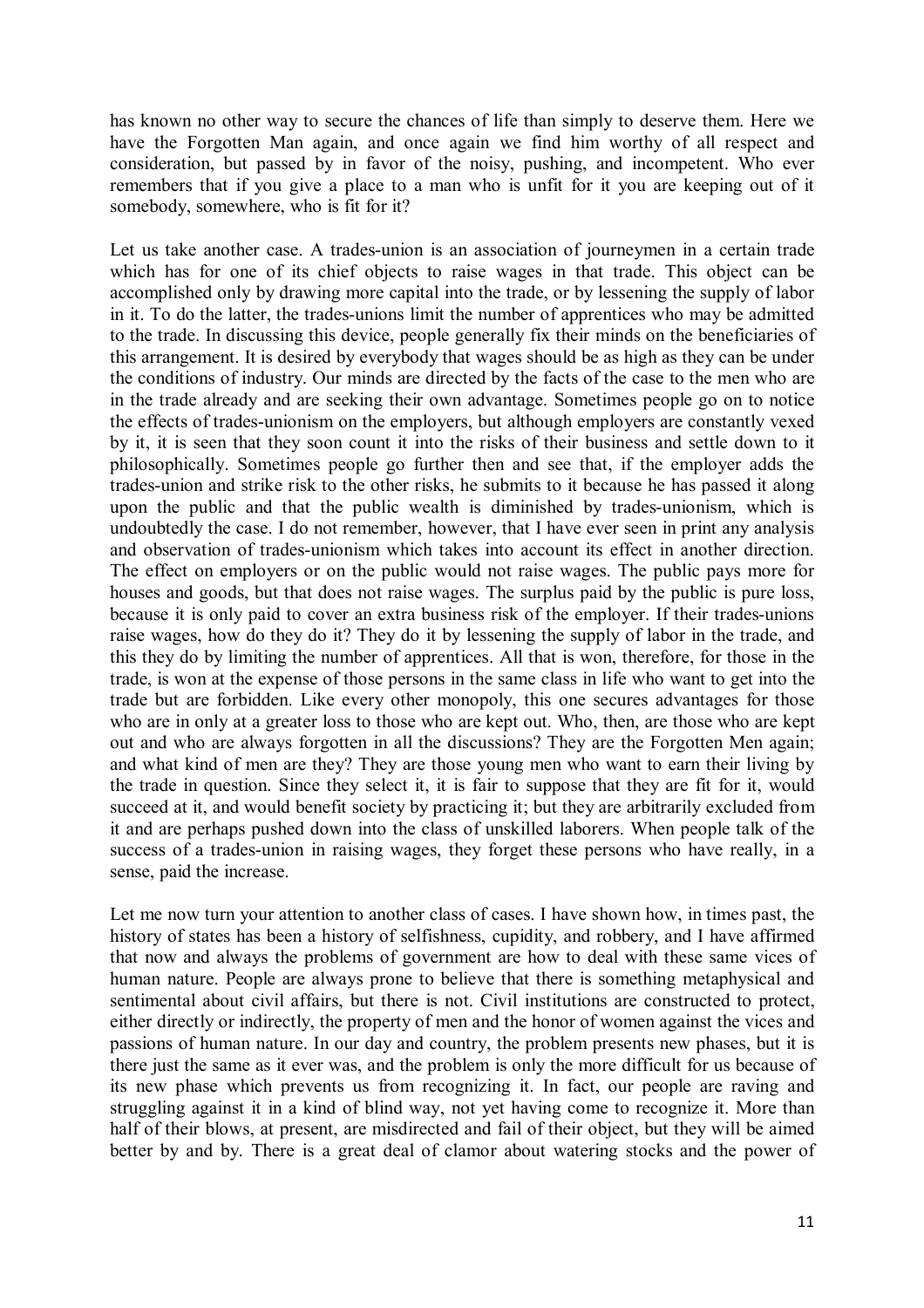combined capital, which is not very intelligent or well-directed. The evil and abuse which people are groping after in all these denunciations is jobbery.

By jobbery I mean the constantly apparent effort to win wealth, not by honest and independent production, but by some sort of a scheme for extorting other people's product from them. A large part of our legislation consists in making a job for somebody. Public buildings are jobs,not always, but in most cases. The buildings are not needed at all or are costly far beyond what is useful or even decently luxurious. Internal improvements are jobs. They are carried out, not because they are needed in themselves, but because they will serve the turn of some private interest, often incidentally that of the very legislators who pass the appropriations for them. A man who wants a farm, instead of going out where there is plenty of land available for it, goes down under the Mississippi River to make a farm, and then wants his fellow-citizens to be taxed to dyke the river so as to keep it off his farm. The Californian hydraulic miners have washed the gold out of the hillsides and have washed the dirt down into the valleys to the ruin of the rivers and the farms. They want the federal government to remove this dirt at the national expense. The silver miners, finding that their product is losing value in the market, get the government to go into the market as a great buyer in the hope of sustaining the price. The national government is called upon to buy or hire unsailable ships; to dig canals which will not pay; to educate illiterates in the states which have not done their duty at the expense of the states which have done their duty as to education; to buy up telegraphs which no longer pay; and to provide the capital for enterprises of which private individuals are to win the profits. We are called upon to squander twenty millions on swamps and creeks; from twenty to sixty-six millions on the Mississippi River; one hundred millions in pensions--and there is now a demand for another hundred million beyond that. This is the great plan of all living on each other. The pensions in England used to be given to aristocrats who had political power, in order to corrupt them. Here the pensions are given to the great democratic mass who have the political power, in order to corrupt them. We have one hundred thousand federal office-holders and I do not know how many state and municipal office-holders. Of course public officers are necessary and it is an economical organization of society to set apart some of its members for civil functions, but if the number of persons drawn from production and supported by the producers while engaged in civil functions is in undue proportion to the total population, there is economic loss. If public offices are treated as spoils or benefices or sinecures, then they are jobs and only constitute part of the pillage.

The biggest job of all is a protective tariff. This device consists in delivering every man over to be plundered by his neighbor and in teaching him to believe that it is a good thing for him and his country because he may take his turn at plundering the rest. Mr. Kelley said that if the internal revenue taxes on whisky and tobacco, which are paid to the United States government, were not taken off, there would be a rebellion. Just then it was discovered that Sumatra tobacco was being imported, and the Connecticut tobacco men hastened to Congress to get a tax laid on it for their advantage. So it appears that if a tax is laid on tobacco, to be paid to the United States, there will be a rebellion, but if a tax is laid on it to be paid to the farmers of the Connecticut Valley, there will be no rebellion at all. The tobacco farmers having been taxed for protected manufacturers are now to be taken into the system, and the workmen in the factories are to be taxed on their tobacco to protect the farmers.So the system is rendered more complete and comprehensive.

On every hand you find this jobbery. The government is to give every man a pension, and every man an office, and every man a tax to raise the price of his product, and to clean out every man's creek for him, and to buy all his unsalable property, and to provide him with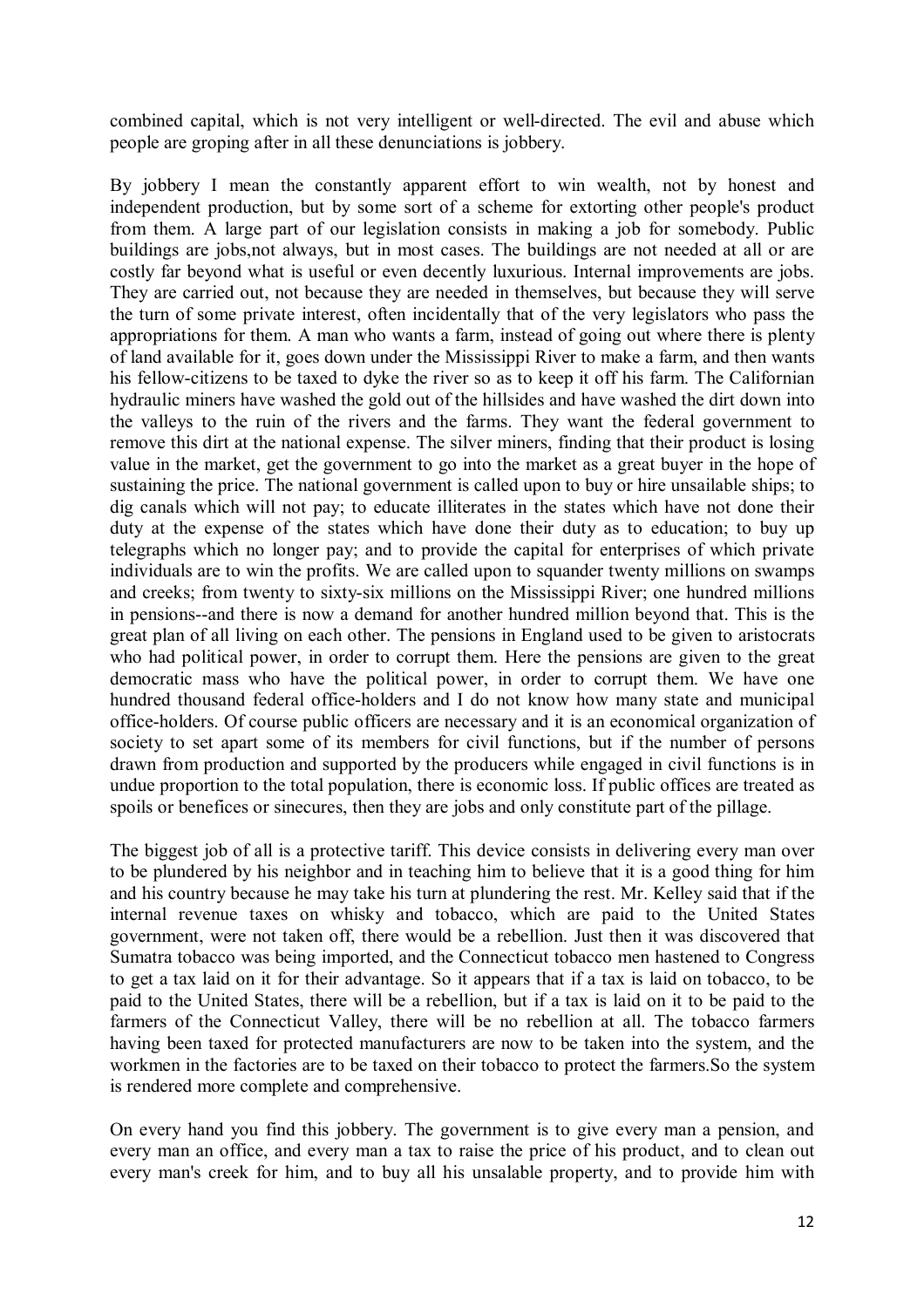plenty of currency to pay his debts, and to educate his children, and to give him the use of a library and a park and a museum and a gallery of pictures. On every side the doors of waste and extravagance stand open; and spend, squander, plunder, and grab are the watchwords. We grumble some about it and talk about the greed of corporations and the power of capital and the wickedness of stock gambling. Yet we elect the legislators who do all this work. Of course, we should never think of blaming ourselves for electing men to represent and govern us, who, if I may use a slang expression, give us away. What man ever blamed himself for his misfortune? We groan about monopolies and talk about more laws to prevent the wrongs done by chartered corporations. Who made the charters? Our representatives. Who elected such representatives? We did. How can we get bad law-makers to make a law which shall prevent bad law-makers from making a bad law? That is, really, what we are trying to do. If we are a free, self-governing people, all our misfortunes come right home to ourselves and we can blame nobody else. Is any one astonished to find that men are greedy, whether they are incorporated or not? Is it a revelation to find that we need, in our civil affairs, to devise guarantees against selfishness, rapacity, and fraud? I have ventured to affirm that government has never had to deal with anything else.

Now, I have said that this jobbery means waste, plunder, and loss, and I define it at the outset as the system of making a chance to extort part of his product from somebody else. Now comes the question: Who pays for it all? The system of plundering each other soon destroys all that it deals with. It produces nothing. Wealth comes only from production, and all that the wrangling grabbers, loafers, and jobbers get to deal with comes from somebody's toil and sacrifice. Who, then, is he who provides it all? Go and find him and you will have once more before you the Forgotten Man. You will find him hard at work because he has a great many to support. Nature has done a great deal for him in giving him a fertile soil and an excellent climate and he wonders why it is that, after all, his scale of comfort is so moderate. He has to get out of the soil enough to pay all his taxes, and that means the cost of all the jobs and the fund for all the plunder. The Forgotten Man is delving away in patient industry, supporting his family, paying his taxes, casting his vote, supporting the church and the school, reading his newspaper, and cheering for the politician of his admiration, but he is the only one for whom there is no provision in the great scramble and the big divide.

Such is the Forgotten Man. He works, he votes, generally he prays-- but he always pays--yes, above all, he pays. He does not want an office; his name never gets into the newspaper except when he gets married or dies. He keeps production going on. He contributes to the strength of parties. He is flattered before election. He is strongly patriotic. He is wanted, whenever, in his little circle, there is work to be done or counsel to be given. He may grumble some occasionally to his wife and family, but he does not frequent the grocery or talk politics at the tavern. Consequently, he is forgotten. He is a commonplace man. He gives no trouble. He excites no admiration. He is not in any way a hero (like a popular orator); or a problem (like tramps and outcasts); nor notorious (like criminals); nor an object of sentiment (like the poor and weak); nor a burden (like paupers and loafers); nor an object out of which social capital may be made (like the beneficiaries of church and state charities); nor an object for charitable aid and protection (like animals treated with cruelty); nor the object of a job (like the ignorant and illiterate); nor one over whom sentimental economists and statesmen can parade their fine sentiments (like inefficient workmen and shiftless artisans). Therefore, he is forgotten. All the burdens fall on him, or on her, for it is time to remember that the Forgotten Man is not seldom a woman.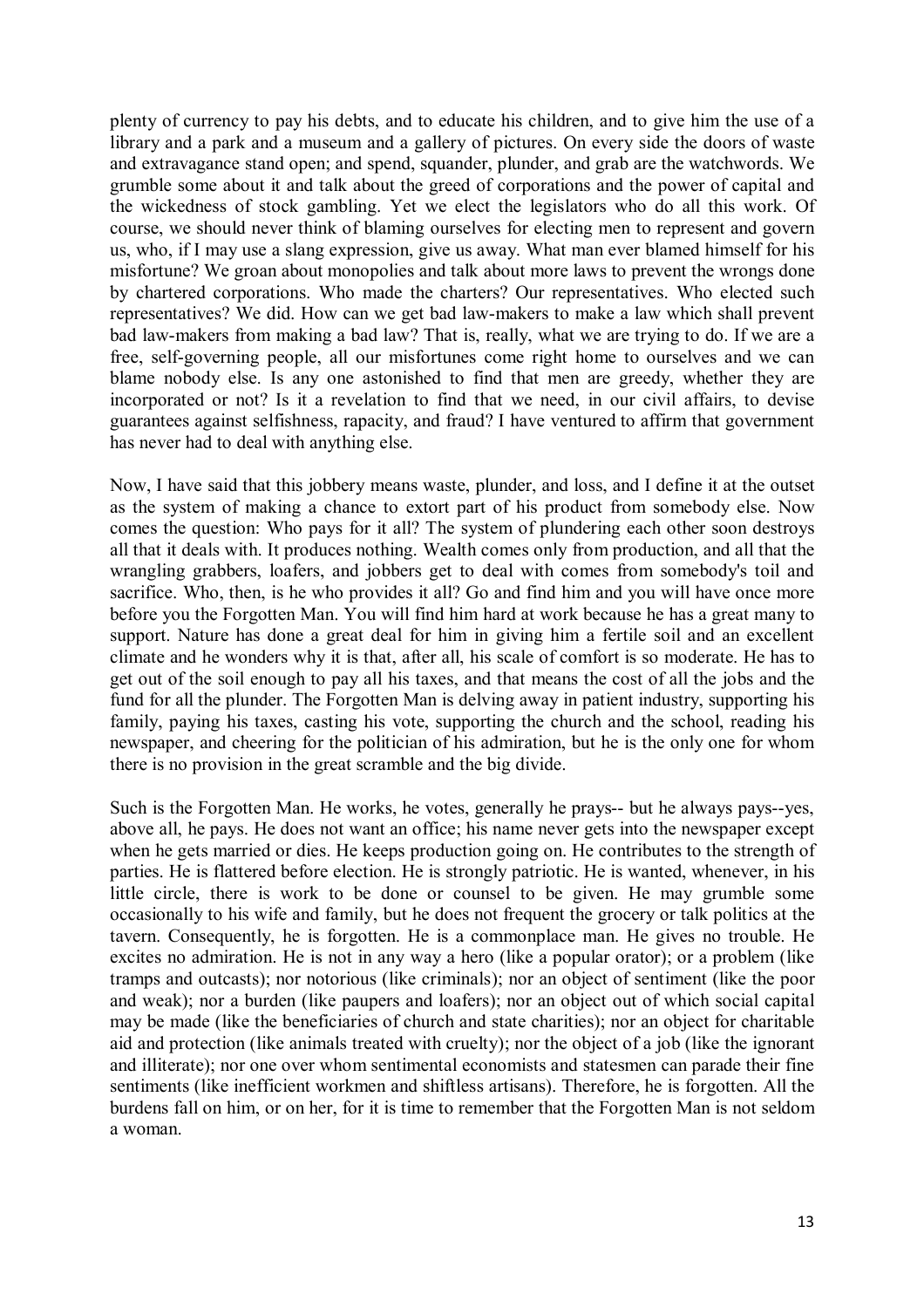When you go to Willimantic, they will show you with great pride the splendid thread mills there. I am told that there are sewing-women who can earn only fifty cents in twelve hours, and provide the thread. In the cost of every spool of thread more than one cent is tax. It is paid not to get the thread, for you could get the thread without it. It is paid to get the Willimantic linen company which is not worth having and which is, in fact, a nuisance, because it makes thread harder to get than it would be if there were no such concern. If a woman earns fifty cents in twelve hours, she earns a spool of thread as nearly as may be in an hour, and if she uses a spool of thread per day, she works a quarter of an hour per day to support the Willimantic linen company, which in 1882 paid 95 per cent dividend to its stockholders. If you go and look at the mill, it will captivate your imagination until you remember all the women in all the garrets, and all the artisans' and laborers' wives and children who are spending their hours of labor, not to get goods which they need, but to pay for the industrial system which only stands in their way and makes it harder for them to get the goods.

It is plain enough that the Forgotten Man and the Forgotten Woman are the very life and substance of society. They are the ones who ought to be first and always remembered. They are always forgotten by sentimentalists, philanthropists, reformers, enthusiasts, and every description of speculator in sociology, political economy, or political science. If a student of any of these sciences ever comes to understand the position of the Forgotten Man and to appreciate his true value, you will find such student an uncompromising advocate of the strictest scientific thinking on all social topics, and a cold and hard-hearted skeptic towards all artificial schemes of social amelioration. If it is desired to bring about social improvements bring us a scheme for relieving the Forgotten Man of some of his burdens. He is our productive force which we are wasting. Let us stop wasting his force. Then we shall have a clean and simple gain for the whole society. The Forgotten Man is weighted down with the cost and burden of the schemes for making everybody happy, with the cost of public beneficence, with the support of all the loafers, with the loss of all the economic quackery, with the cost of all the jobs. Let us remember him a little while. Let us take some of the burdens off him. Let us tun our pity on him instead of on the goodfornothing. It will be only justice to him, and society will greatly gain by it. Why should we not also have the satisfaction of thinking and caring for a little about the clean, honest, industrious, independent, self-supporting men and women who have not inherited much to make life luxurious for them, but who are doing what they can to get on in the world without begging from anybody, especially since all they want is to be let alone, with good friendship and honest respect, Certainly the philanthropists and Sentimentalists have kept our attention for a longtime on the nasty, shiftless, criminal, whining, crawling, and good for nothing people, as if they alone deserved our attention.

The Forgotten Man is never a pauper. He almost always has a little capital because it belongs to the character of the man to save something. He never has more than a little. He is, therefore, poor in the popular sense, although in the correct sense he is not so. I have said already that if you learn to look for the Forgotten Man and to care for him, you will be very skeptical toward all philanthropic and humanitarian schemes. It is clear now that the interest of the Forgotten Man and the interest of "the poor," "the weak," and the other petted classes are in antagonism, In fact, the warning to you to look for the Forgotten Man comes the minute that the orator or writer begins to talk about the poor man. That minute the Forgotten Man is in danger of a new assault, and if you intend to meddle in the matter at all, then is the minute for you to look about for him and to give him your aid. Hence, if you care for the Forgotten Man, you will be sure to be charged with not caring for the poor. Whatever you do for any of the petted classes wastes capital. If you do anything for the Forgotten Man, you must secure